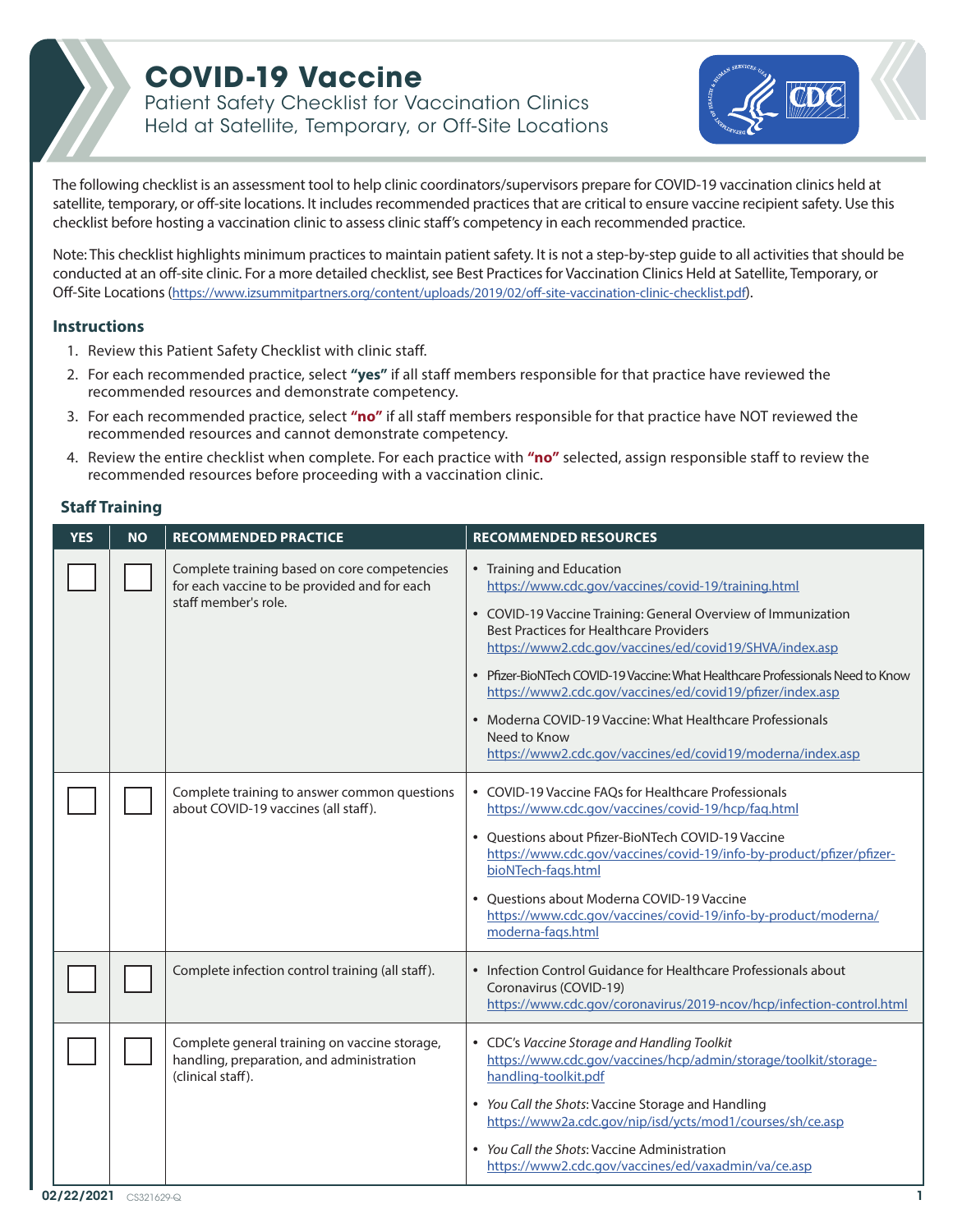

Patient Safety Checklist for Vaccination Clinics Held at Satellite, Temporary, or Off-Site Locations



## **Infection Control**

| <b>YES</b> | <b>NO</b> | <b>RECOMMENDED PRACTICE</b>                                                                                                                                                              | <b>RECOMMENDED RESOURCES</b>                                                                                                                                                                                                                                                                                                                                                                                                                                                                                                                                                                                                                                                                                                                                                                                                                                                                                                                                     |
|------------|-----------|------------------------------------------------------------------------------------------------------------------------------------------------------------------------------------------|------------------------------------------------------------------------------------------------------------------------------------------------------------------------------------------------------------------------------------------------------------------------------------------------------------------------------------------------------------------------------------------------------------------------------------------------------------------------------------------------------------------------------------------------------------------------------------------------------------------------------------------------------------------------------------------------------------------------------------------------------------------------------------------------------------------------------------------------------------------------------------------------------------------------------------------------------------------|
|            |           | Implement physical distancing and enhanced<br>infection control measures.                                                                                                                | • Infection Control Guidance for Healthcare Professionals about<br>Coronavirus (COVID-19)<br>https://www.cdc.gov/coronavirus/2019-ncov/hcp/infection-control.html<br>• CDC/EPA Guidance<br>https://www.cdc.gov/coronavirus/2019-ncov/community/pdf/<br>Reopening America Guidance.pdf<br>• Interim Guidance for Routine and Influenza Immunization Services During<br>the COVID-19 Pandemic<br>https://www.cdc.gov/vaccines/pandemic-guidance/index.html<br>• Guidance for Planning Vaccination Clinics Held at Satellite, Temporary, or<br><b>Off-Site Locations</b><br>https://www.cdc.gov/vaccines/hcp/admin/mass-clinic-activities/index.htm<br>• Vaccine Administration: COVID-19 Personal Protective Equipment<br>https://www.cdc.gov/vaccines/hcp/admin/downloads/COVID-19-vaccine-<br>administration-PPE-508.pdf<br>Disinfectants for Coronavirus (COVID-19)<br>https://www.epa.gov/pesticide-registration/list-n-disinfectants-<br>coronavirus-covid-19 |
|            |           | Provide extra cleaning and sanitizing support.<br>Frequently clean and disinfect all patient service<br>counters, patient contact areas, and frequently<br>touched objects and surfaces. | • CDC/EPA Guidance<br>https://www.cdc.gov/coronavirus/2019-ncov/community/pdf/Reopen-<br>ing America Guidance.pdf<br>• Disinfectants for Coronavirus (COVID-19)<br>https://www.epa.gov/pesticide-registration/list-n-disinfectants-coronavi-<br>rus-covid-19                                                                                                                                                                                                                                                                                                                                                                                                                                                                                                                                                                                                                                                                                                     |

## **Storage and Handling**

| <b>YES</b> | <b>NO</b> | <b>RECOMMENDED PRACTICE</b>                                                                                                                                                                                                                                                                                                                                                                   | <b>RECOMMENDED RESOURCES</b>                                                                                                                                                                                                                                                                                                                                                                                                                                                      |
|------------|-----------|-----------------------------------------------------------------------------------------------------------------------------------------------------------------------------------------------------------------------------------------------------------------------------------------------------------------------------------------------------------------------------------------------|-----------------------------------------------------------------------------------------------------------------------------------------------------------------------------------------------------------------------------------------------------------------------------------------------------------------------------------------------------------------------------------------------------------------------------------------------------------------------------------|
|            |           | Ship vaccine directly to the facility where it will<br>be used. When this is not possible, transport<br>vaccine using a portable vaccine refrigerator<br>or qualified container and packout. Monitor<br>and record temperatures using a temperature<br>monitoring device (preferably a digital data<br>logger with a buffered probe). CDC does not<br>recommend routine transport of vaccine. | CDC's Vaccine Storage and Handling Toolkit<br>https://www.cdc.gov/vaccines/hcp/admin/storage/toolkit/storage-han-<br>dling-toolkit.pdf<br>Transport Temperature Log<br>https://www.cdc.gov/vaccines/covid-19/downloads/transport-tempera-<br>ture-log.pdf                                                                                                                                                                                                                         |
|            |           | Store vaccine immediately upon arrival at the<br>facility/clinic using proper storage equipment<br>to maintain vaccine temperatures within the<br>manufacturer-recommended range.                                                                                                                                                                                                             | CDC's Vaccine Storage and Handling Toolkit<br>$\bullet$<br>https://www.cdc.gov/vaccines/hcp/admin/storage/toolkit/storage-<br>handling-toolkit.pdf<br>Pfizer-BioNTech COVID-19 Vaccine Storage and Handling Summary<br>https://www.cdc.gov/vaccines/covid-19/info-by-product/pfizer/<br>downloads/storage-summary.pdf<br>Moderna COVID-19 Vaccine Storage and Handling Summary<br>https://www.cdc.gov/vaccines/covid-19/info-by-product/moderna/<br>downloads/storage-summary.pdf |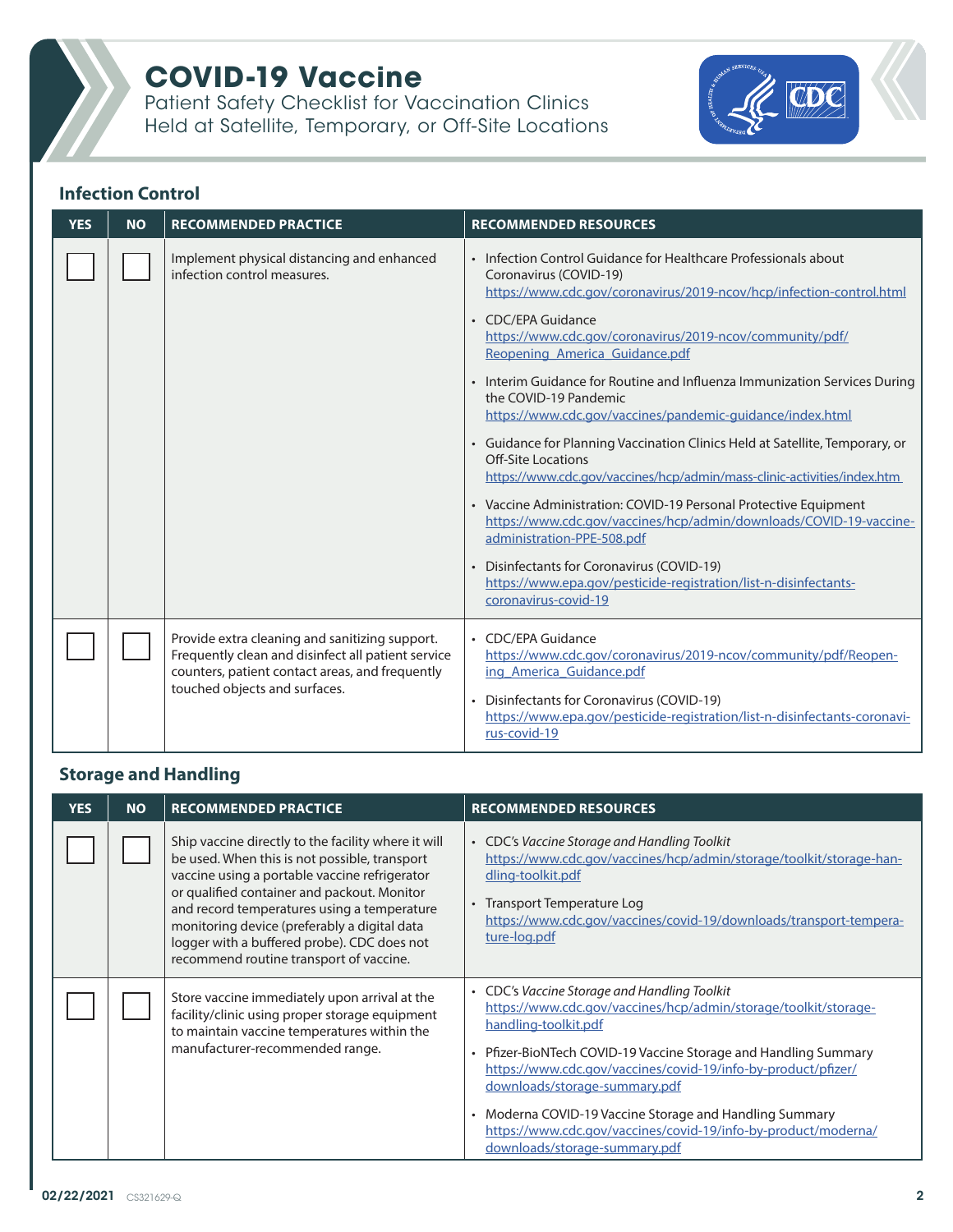**COVID-19 Vaccine** 

Patient Safety Checklist for Vaccination Clinics Held at Satellite, Temporary, or Off-Site Locations



#### **Storage and Handling (continued)**

| YES | <b>NO</b> | <b>RECOMMENDED PRACTICE</b>                                                                                                                                                                                                                                                                                                                         | <b>RECOMMENDED RESOURCES</b>                                                                                                                                                                                                                                                                                                                                                                                                                                                                                                                                         |
|-----|-----------|-----------------------------------------------------------------------------------------------------------------------------------------------------------------------------------------------------------------------------------------------------------------------------------------------------------------------------------------------------|----------------------------------------------------------------------------------------------------------------------------------------------------------------------------------------------------------------------------------------------------------------------------------------------------------------------------------------------------------------------------------------------------------------------------------------------------------------------------------------------------------------------------------------------------------------------|
|     |           | Monitor and record temperatures using a digital<br>data logger with a buffered probe. If storing in:<br>• An on-site refrigerator, then record min/max<br>temperatures at the start and end of the clinic<br>workday<br>A qualified container and packout, then record<br>$\bullet$<br>min/max temperatures every time the con-<br>tainer is opened | • CDC's Vaccine Storage and Handling Toolkit<br>https://www.cdc.gov/vaccines/hcp/admin/storage/toolkit/storage-han-<br>dling-toolkit.pdf<br>Transport Temperature Log<br>https://www.cdc.gov/vaccines/covid-19/downloads/transport-tempera-<br>ture-log.pdf<br>Refrigerator Storage Temperature Log (Celsius)<br>https://www.cdc.gov/vaccines/covid-19/downloads/refrigerator-stor-<br>age-logger-celsius.pdf<br>Refrigerator Storage Temperature Log (Fahrenheit)<br>https://www.cdc.gov/vaccines/covid-19/downloads/refrigerator-storage-<br>logger-fahrenheit.pdf |
|     |           | Take immediate action if a temperature excur-<br>sion occurs. Label affected vaccines "DO NOT<br>USE," place vaccines in a separate container in the<br>storage unit, complete the vaccine storage trou-<br>bleshooting record, and immediately contact the<br>vaccine manufacturer.                                                                | • Vaccine Troubleshooting Record<br>https://www.immunize.org/catg.d/p3041.pdf<br>• CDC's Vaccine Storage and Handling Toolkit<br>https://www.cdc.gov/vaccines/hcp/admin/storage/toolkit/storage-han-<br>dling-toolkit.pdf                                                                                                                                                                                                                                                                                                                                            |

#### **Preparation and Administration**

| <b>YES</b> | <b>NO</b> | <b>RECOMMENDED PRACTICE</b>                                                                                                                                                       | <b>RECOMMENDED RESOURCES</b>                                                                                                                                                                                                                                                                                                                                                                                          |
|------------|-----------|-----------------------------------------------------------------------------------------------------------------------------------------------------------------------------------|-----------------------------------------------------------------------------------------------------------------------------------------------------------------------------------------------------------------------------------------------------------------------------------------------------------------------------------------------------------------------------------------------------------------------|
|            |           | Screen every patient for contraindications and<br>precautions to determine whether they can<br>receive COVID-19 vaccine and, if so, follow the<br>recommended observation period. | Prevaccination Checklist for COVID-19 Vaccines<br>$\bullet$<br>https://www.cdc.gov/vaccines/covid-19/downloads/pre-vaccina-<br>tion-screening-form.pdf<br>• Interim Clinical Considerations<br>https://www.cdc.gov/vaccines/covid-19/info-by-product/clinical-consid-<br>erations.html<br><b>Managing Anaphylaxis</b><br>https://www.cdc.gov/vaccines/covid-19/clinical-considerations/manag-<br>ing-anaphylaxis.html |
|            |           | Perform hand hygiene before vaccine preparation,<br>between patients, when changing gloves (if worn),<br>and any time hands become soiled.                                        | Hand Hygiene in Healthcare Settings<br>https://www.cdc.gov/handhygiene/providers/index.html                                                                                                                                                                                                                                                                                                                           |
|            |           | Choose the correct equipment, including the<br>correct needle size. Use a new, sterile needle for<br>each injection.                                                              | • Vaccine Administration: Needle Gauge and Length<br>https://www.cdc.gov/vaccines/hcp/admin/downloads/vaccine-adminis-<br>tration-needle-length.pdf                                                                                                                                                                                                                                                                   |
|            |           | Prepare vaccine in a designated preparation area<br>using aseptic technique and as recommended by<br>the manufacturer.                                                            | Pfizer-BioNTech COVID-19 Vaccine Preparation and Administration Summary<br>https://www.cdc.gov/vaccines/covid-19/info-by-product/pfizer/down-<br>loads/prep-and-admin-summary.pdf                                                                                                                                                                                                                                     |
|            |           |                                                                                                                                                                                   | • Moderna COVID-19 Vaccine Preparation and Administration Summary<br>https://www.cdc.gov/vaccines/covid-19/info-by-product/moderna/down-<br>loads/prep-and-admin-summary.pdf                                                                                                                                                                                                                                          |
|            |           |                                                                                                                                                                                   | Preparing Vaccines from a Multidose Vial<br>https://www.youtube.com/watch?v=TDcFievcUVs                                                                                                                                                                                                                                                                                                                               |